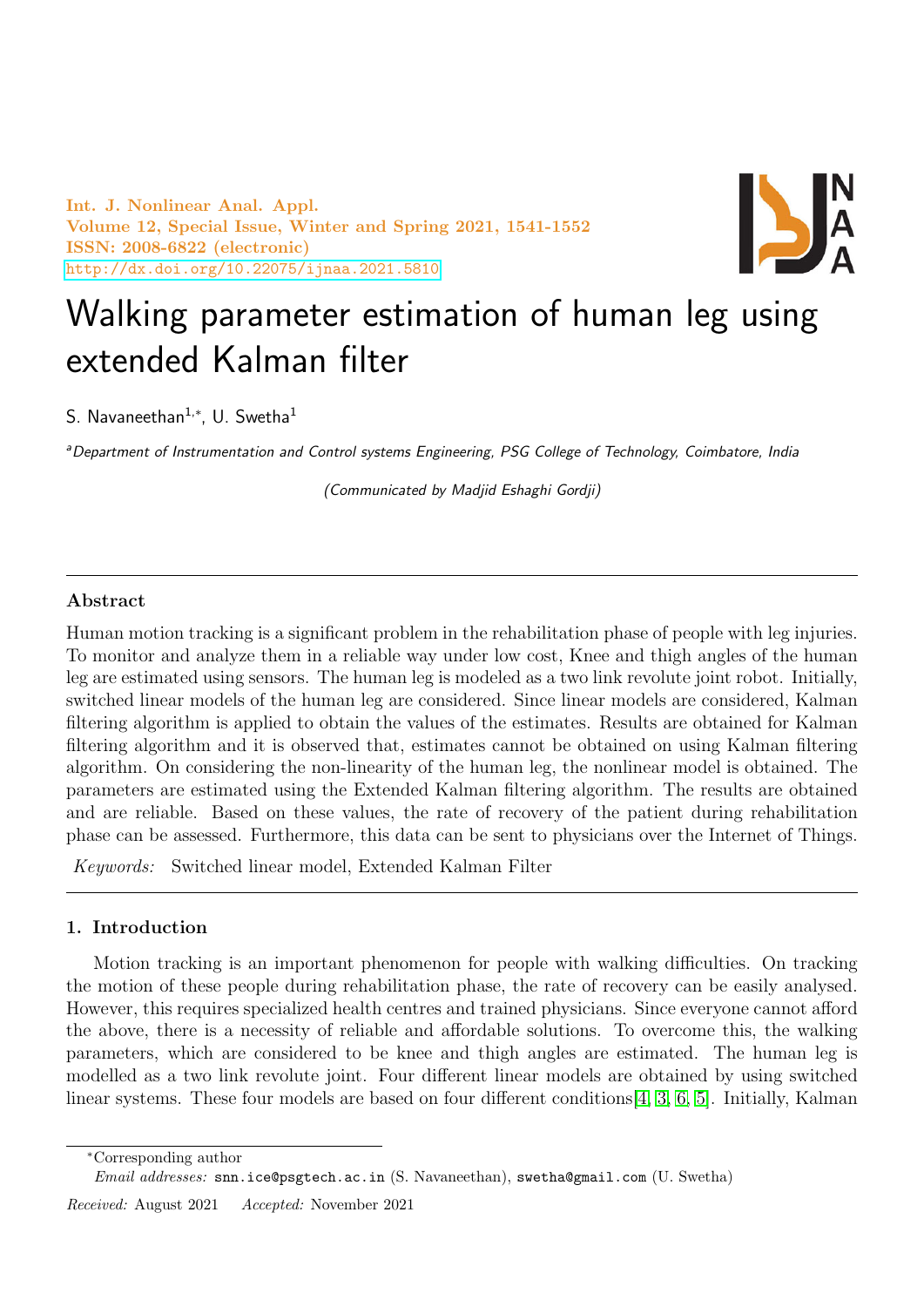filtering algorithm is used to obtain the estimated values of the parameters. To obtain more reliable estimates, nonlinear dynamics of the plant is considered and Extended Kalman Filter is used to estimate the values of the walking parameters. The objective of this paper is to obtain the nonlinear model of the human leg, estimate the walking parameters from switched linear models using a linear estimator, and to estimate the walking parameters with non-linear dynamics to yield reliable results. In [\[1\]](#page-11-4), it is discussed about three Proportional Integral Derivative (PID) controller technique of a two joint robot. The two joints are considered to be revolute.

Denavit Hartenberg parameters are presented for a 2R robot. The non-linear equations of motion are studied and derived. For different modelling techniques, the PID controller has been designed. All the three controllers are compared and effectiveness of each controller is presented. In [\[4\]](#page-11-0), linear switched models is incorporated to model human leg. Two-segment leg model formed using Second order differential equations are shown. The State space linear equations, which is derived describes the given model. In switched system for such model, the switching function is modelled as statedependent. depending on two state variables, linear system is presented. This is comprised of four sub systems. The variables are angular displacement.Based on the assumed set of variables, the simulation is done. Standard linear model and switched linear model are compared. In [\[2\]](#page-11-5),an algorithm for walking parameter estimation has been discussed. These includes, walking distance, step length and step speed. A wrist mounted inertial measurement unit is used for a front wheeled walker. Continuous walking and step by step walking are the two walking styles which are considered. An inertial navigation algorithm using Kalman filter is applied. Biomechanical relation that exists between the arm and the foot is considered for developing the algorithm. 128 features were tested and model is developed.

Experiments were carried out with five subjects and accuracy was verified. In [\[9\]](#page-11-6), the joint angles and the distance travelled by the user is estimated. The human leg is modelled as a 2-link revolute robot. The required measurement values are obtained from the inertial measurement unit that is placed in the thigh. Based on the model and the input, the desired state parameters are estimated using EKF. The results were obtained and validated. It was found that, EKF provides an estimate up to 97% accuracy provided the system is linearized.

This paper is prepared and presented as follows: In section [2,](#page-1-0) the system is modelled with linear and non-linear dynamics. The algorithm of Kalman Filter and Extended Kalman Filter are discussed in section [3.](#page-5-0) In section [4,](#page-7-0) the simulation results are discussed. In section [5,](#page-11-7) the conclusions and recommendations for future work are presented.

## <span id="page-1-0"></span>2. Modelling of Human Leg

To estimate the parameters of human leg, the mathematical model is necessary. The human leg is modeled similar to a two revolute joint robot. Two different models are developed which are based on linear and non-linear dynamics respectively. In this section, the mathematical model similar to two revolute joint robot leg and linear and non-linear dynamics of human leg are discussed. The motion of the rigid body is generally described by second order differential Non- linear equation that results from Euler-Lagrange formalism. The Euler-Lagrange formalism is given by

<span id="page-1-1"></span>
$$
M(q)\ddot{q} + C(q, \dot{q})\dot{q} + G(q) = u \tag{2.1}
$$

Where,  $M(q)$  is inertial matrix,  $C(q, \dot{q})\dot{q}$  is Coriolis and centrifugal force matrix,  $G(q)$  is a gravity force vector,  $u$  are forces and moments on the system, and  $q$  is angular displacement. The human leg model is given in Fig[.1.](#page-2-0)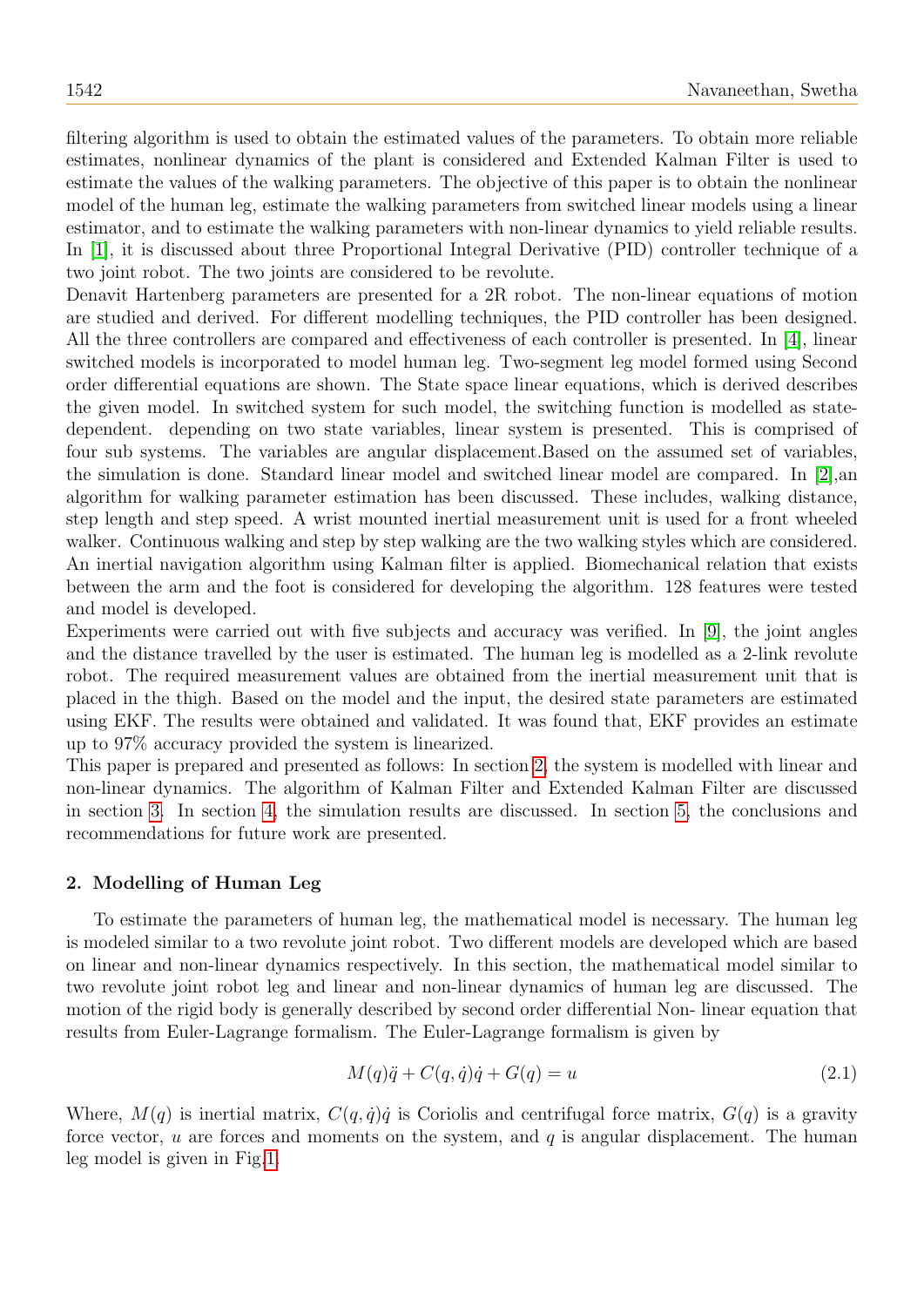

<span id="page-2-0"></span>Figure 1: Model of 2-link Human leg

The dynamics of 2-link leg in non linear state equation form is given by

$$
M(q) = \begin{bmatrix} C_1 & C_2 \cos(q_1 - q_2) \\ C_2 \cos(q_1 - q_2) & C_3 \end{bmatrix}
$$
 (2.2)

$$
C(q, \dot{q}) = \begin{bmatrix} 0 & C_2 \sin(q_1 - q_2)\dot{q}_2 \\ -C_2 \sin(q_1 - q_2)\dot{q}_2 & 0 \end{bmatrix}
$$
(2.3)

$$
c_2 = m_1 l_{c_1}^2 + m_2 l_1^2 + I_1 \tag{2.4}
$$

$$
c_1 = m_1 l_1 l_{c2} \tag{2.5}
$$

$$
c_3 = m_2 l_{c_2}^2 l_{c_2} + I_2 \tag{2.6}
$$

$$
c_4 = (m_2 l_{c1} + m_2 l_1)g \tag{2.7}
$$

$$
c_5 = m_1 l_{c2} g \tag{2.8}
$$

Here, m is mass, l is link's length, I is the moment of inertia, q is a gravity acceleration. The dynamics of the model in state vector can be expressed as

$$
\frac{d}{dt}\begin{bmatrix} q \\ \dot{q} \end{bmatrix} = \begin{bmatrix} \dot{q} \\ M(q)^{-1}[u - C(q, \dot{q}) - G(q)] \end{bmatrix}
$$
\n(2.9)

The switched linear systems are considered with state dependent switching. For this switched system, state- dependent switching functions are considered. A new set of variables are assigned to each of the state variables. New set of state variables and their equivalences can be expressed as,

$$
x_1 = q_1, x_2 = q_2, x_3 = \dot{x}_1 = \dot{q}_1, x_4 = \dot{x}_2 = \dot{q}_2
$$

General state and output equations can be written as

$$
\dot{x} = Ax + BU
$$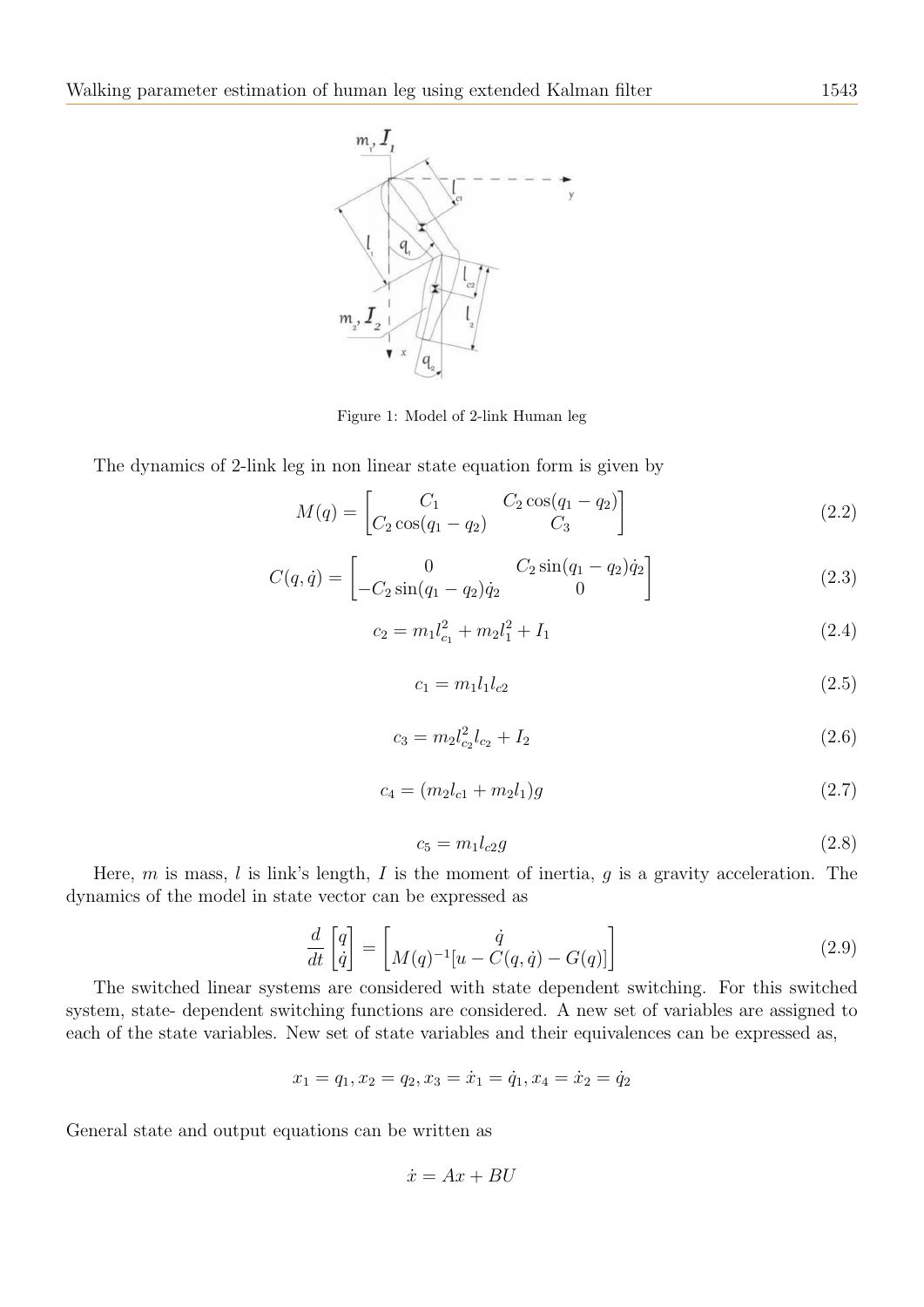$$
Y = Cx + DU
$$

Where

$$
\dot{x} = \begin{bmatrix} \dot{q}_1 \\ \dot{q}_2 \\ \ddot{q}_1 \\ \ddot{q}_2 \end{bmatrix}, x = \begin{bmatrix} q_1 \\ q_2 \\ \dot{q}_1 \\ \dot{q}_2 \end{bmatrix}, y = \begin{bmatrix} \ddot{q}_1 \\ \ddot{q}_2 \end{bmatrix}, u = \begin{bmatrix} u_1 \\ u_2 \end{bmatrix}
$$

A. Switched linear system

A switched linear system is designed based on the above given equations. On controlling and analyzing the activity of human leg, we assume that the switching times depend on the state vector. Based on these assumptions, the mathematical model can be described by the equations,

$$
\dot{x}(t) = A_{\sigma(x)}x(t) + B_{\sigma(x)}u(t) \tag{2.10}
$$

$$
y(t) = C_{\sigma(x)}x(t) + D_{\sigma(x)}u(t)
$$
\n(2.11)

The switched linear systems are considered with state dependent switching. For this switched system, state dependent switching functions are considered.

$$
\dot{x} = \begin{cases}\nA_1x + B_1u, & \text{if, } x_1 = 0, x_2 \ge 0; \\
A_2x + B_2u, & \text{if, } x_1 > 0, x_2 > 0; \\
A_3x + B_3u, & \text{if, } x_1 < 0, x_1 > 0, x_2 = 0; \\
A_4x + B_4u, & \text{if, } x_1 < 0, x_2 > 0.\n\end{cases}
$$
\n
$$
y = \begin{cases}\nC_1x + C_1u, & \text{if, } x_1 = 0, x_2 \ge 0; \\
C_2x + C_2u, & \text{if, } x_1 > 0, x_2 > 0; \\
C_3x + C_3u, & \text{if, } x_1 < 0, x_1 > 0, x_2 = 0; \\
C_4x + C_4u, & \text{if, } x_1 < 0, x_2 > 0.\n\end{cases}
$$

Switching between any dynamics is dependent on angular displacement. This is because; angular displacement is the only parameter that influences the shape and configuration of the leg during motion. Moreover, for each switching, the angular velocity is arbitrary.

B. Switched linear models

In switched linear models, the system equation [\(2.1\)](#page-1-1) is linearized about arbitrary selected working points within a particular region. Four different cases are considered based on the values of the angles  $x_1$  and  $x_2$ .

Case 1: Matrices  $A_1, B_1, C_1, D_1$  are calculated for  $(x^0; u^0) = (0.349rad, -0.349rad, 0.0016)$  $\frac{rad}{sec}, 0 \frac{rad}{sec}$  $\frac{rad}{sec}$ ; 0  $Nm$  0  $Nm)$ and the values of matrices are given as,

$$
A_1 = \begin{bmatrix} 0 & 0 & 1 & 0 \\ 0 & 0 & 0 & 1 \\ -31 & -1.8 & 0 & 0 \\ 14.52 & -19.3 & 0 & 0 \end{bmatrix}, B_1 = \begin{bmatrix} 0 & 0 \\ 0 & 0 \\ 3.05 & -3.02 \\ -3.02 & 13.9 \end{bmatrix}
$$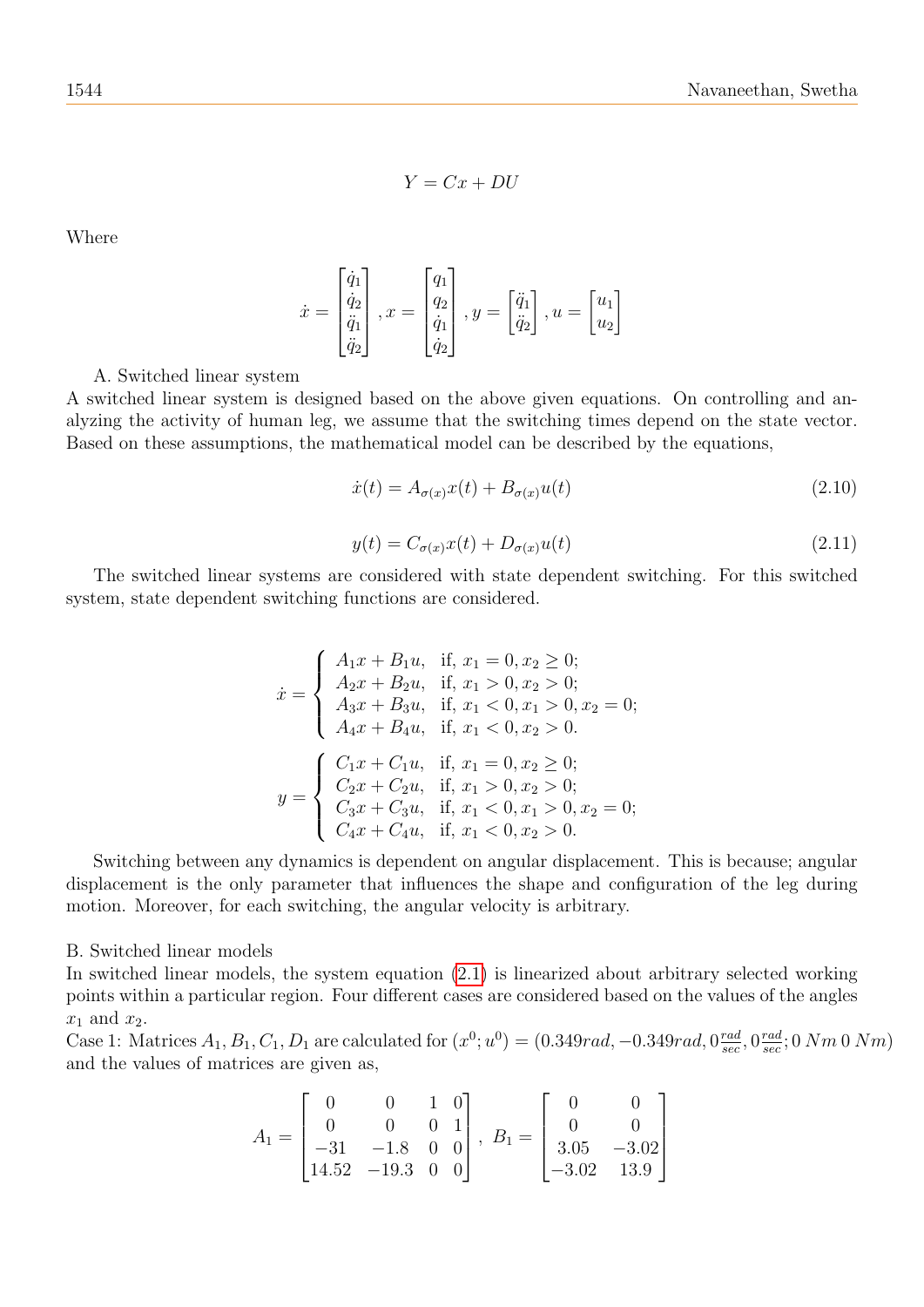

(a) position of leg for case 1 b) position of leg for case 2



c) position of leg for case 3 d) position of leg for case 4

<span id="page-4-0"></span>Figure 2: Position of legs for different cases

$$
C_1 = \begin{bmatrix} -31 & -1.8 & 0 & 0 \\ 14.52 & -19.3 & 0 & 0 \end{bmatrix}, \ D_1 = \begin{bmatrix} 3.05 & -3.02 \\ -3.02 & 13.9 \end{bmatrix}
$$

When the values of  $q_1$  and  $q_2$  are 0.394rad and  $-0.394$ rad respectively, the position of the leg can be visualized as Fig [2\(](#page-4-0)a). A normal is drawn at the joints of thigh and knee. The measured angle is the deviation of the leg from the normal considered.

Case 2: Matrices  $A_2, B_2, C_2, D_2$  are calculated for  $(x^0; u^0) = (0rad, -0.523rad, 0 \frac{rad}{sec})$  $\frac{rad}{sec}, 0 \frac{rad}{sec}$  $\frac{rad}{sec}$ ; 0  $Nm$  0  $Nm)$ and the values of matrices are given as,

$$
A_2 = \begin{bmatrix} 0 & 0 & 1 & 0 \\ 0 & 0 & 0 & 1 \\ 43 & 4.65 & 0 & 0 \\ 44.1 & -35.5 & 0 & 0 \end{bmatrix}, B_2 = \begin{bmatrix} 0 & 0 \\ 0 & 0 \\ 3.04 & -3.4 \\ -3.41 & 14.7 \end{bmatrix}
$$

$$
C_2 = \begin{bmatrix} 43 & 4.65 & 0 & 0 \\ 44.1 & -35.5 & 0 & 0 \end{bmatrix}, D_2 = \begin{bmatrix} 3.04 & -3.4 \\ -3.4 & 14.7 \end{bmatrix}
$$

For the above given values of  $x_1$  and  $x_2$  the position of the leg can be visualized as Fig [2\(](#page-4-0)b). The values of the angle  $x_1$  is  $0rad$ , since there is no deviation of thighs from the considered normal

Case 3: Matrices  $A_3, B_3, C_3, D_3$  are calculated for  $(x^0; u^0) = (-0.523 \text{rad}, 0 \text{rad}, 0 \frac{\text{rad}}{\text{sec}})$  $\frac{rad}{sec}, 0 \frac{rad}{sec}$  $\frac{rad}{sec}$ ; 0  $Nm$  0  $Nm)$ and the values of matrices are given as,

$$
A_3 = \begin{bmatrix} 0 & 0 & 1 & 0 \\ 0 & 0 & 0 & 1 \\ -32.06 & 2.54 & 0 & 0 \\ 20.11 & -26.8 & 0 & 0 \end{bmatrix}, B_3 = \begin{bmatrix} 0 & 0 \\ 0 & 0 \\ 3.33 & -3.8 \\ -3.8 & 15.5 \end{bmatrix}
$$

$$
C_3 = \begin{bmatrix} -32.06 & 2.54 & 0 & 0 \\ 20.11 & -26.80 & 0 & 0 \end{bmatrix}, D_3 = \begin{bmatrix} 3.33 & -3.8 \\ -3.8 & 15.5 \end{bmatrix}
$$

For the above given values of  $x_1$  and  $x_2$ , the position of the leg can be visualized as Fig [2\(](#page-4-0)c). The position of the leg can be forward or backward. Owing to the backward position of the leg, the value of angle  $x_1$  is considered to have a value of  $-0.523rad$ .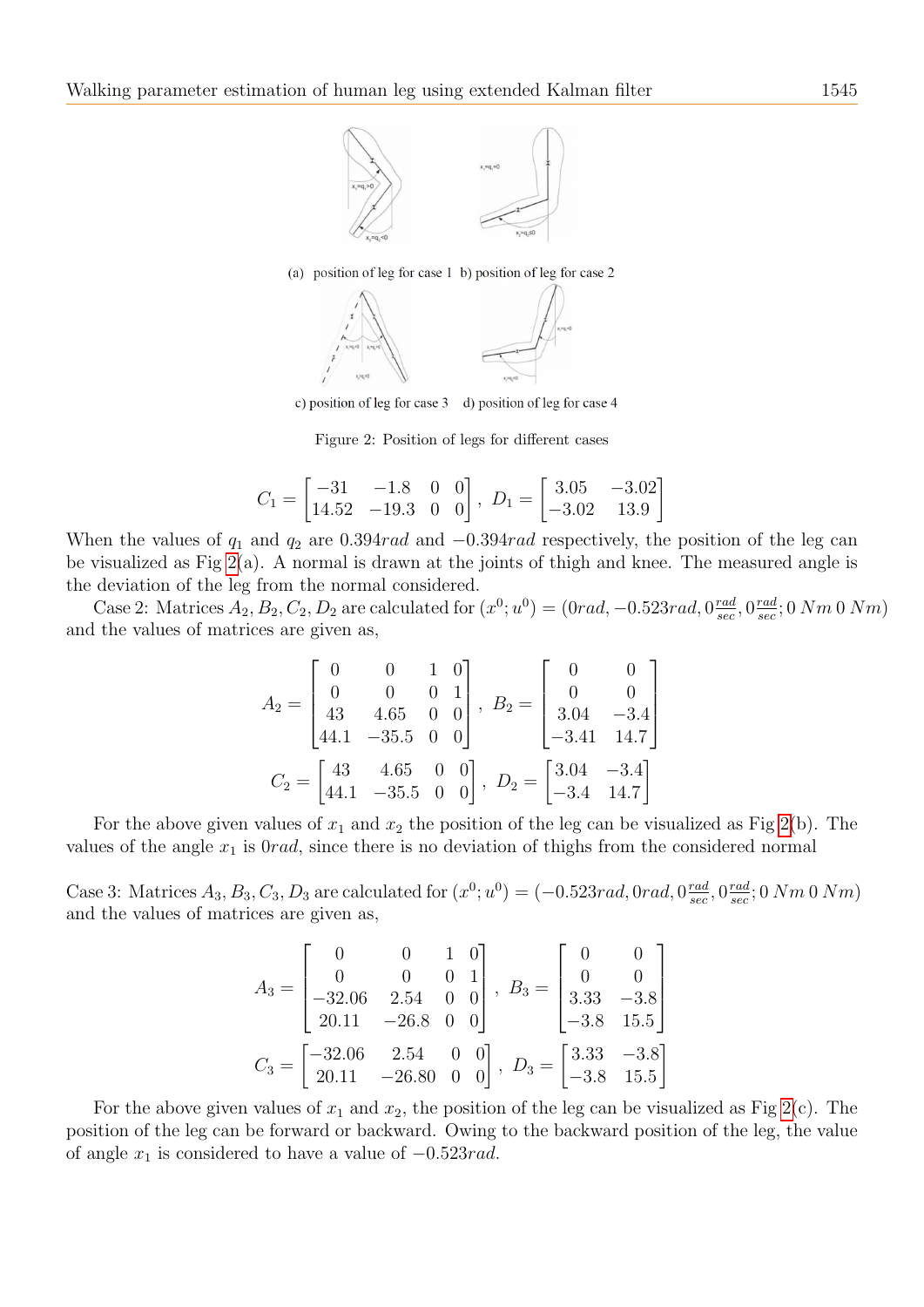Case 4: Matrices  $A_4, B_4, C_4, D_4$  are calculated for  $(x^0; u^0) = (-0.523rad, -0.523rad, 0.001)$  $\frac{rad}{sec}, 0 \frac{rad}{sec}$  $\frac{rad}{sec}$ ; 0  $Nm$  0  $Nm)$ and the values of matrices are given as,

$$
A_4 = \begin{bmatrix} 0 & 0 & 1 & 0 \\ 0 & 0 & 0 & 1 \\ -45 & -12.3 & 0 & 0 \\ 58.21 & -50.1 & 0 & 0 \end{bmatrix}, B_4 = \begin{bmatrix} 0 & 0 \\ 0 & 0 \\ 3.02 & -3.9 \\ -3.9 & 16 \end{bmatrix}
$$

$$
C_4 = \begin{bmatrix} -45 & -12.3 & 0 & 0 \\ 58.2 & -50.1 & 0 & 0 \end{bmatrix}, D_4 = \begin{bmatrix} 3.02 & -3.9 \\ -3.9 & 16 \end{bmatrix}
$$

For the above given values of  $x_1$  and  $x_2$ , the position of the leg can be visualized as Fig [2\(](#page-4-0)d). Since both parts of the leg deviate from the normal towards the left, the values of  $x_1$  and  $x_2$ , are considered to have negatives values. In the Euler Lagrange formalism, the generalized equations of motions are given by the difference of Kinetic and Potential energy at an arbitrary instant. Taylor series expansion is done for these equations and higher order terms are neglected to obtain a nearly linearized model. The variables  $x_1$  and  $x_2$  are linearized with respect to other variables and the following state space model is obtained.

$$
\begin{bmatrix}\n\dot{\Delta}x_{1} \\
\dot{\Delta}x_{2} \\
\dot{\Delta}x_{3} \\
\dot{\Delta}x_{4}\n\end{bmatrix} = \begin{bmatrix}\n0 & 0 & 1 & 0 \\
0 & 0 & 0 & 1 \\
\frac{c_{4}c_{5}}{c_{1}c_{5}-M_{2}} & \frac{c_{2}c_{6}}{c_{1}c_{5}-M_{2}} & 0 & 0 \\
0 & 0 & 0 & 0 & \Delta x_{3} \\
0 & 0 & \frac{-c_{6}}{c_{5}} & 0 & 0\n\end{bmatrix} \begin{bmatrix}\n\Delta x_{1} \\
\Delta x_{2} \\
\Delta x_{3} \\
\Delta x_{4}\n\end{bmatrix} + \begin{bmatrix}\n0 & 0 \\
0 & 0 \\
\frac{c_{5}}{c_{1}c_{5}-M_{2}} & \frac{-c_{2}}{c_{1}c_{5}-M_{2}} \\
0 & 0 & \frac{1-c_{2}}{c_{5}}\n\end{bmatrix} \begin{bmatrix}\n\Delta M_{1} \\
\Delta M_{2}\n\end{bmatrix}
$$
\n
$$
Y = \begin{bmatrix}\n1 & 0 & 0 & 0 \\
0 & 1 & 0 & 0 \\
0 & 0 & 1 & 0 \\
0 & 0 & 0 & 1\n\end{bmatrix} \begin{bmatrix}\n\Delta x_{1} \\
\Delta x_{2} \\
\Delta x_{3} \\
\Delta x_{4}\n\end{bmatrix} + [0][D]
$$

The values of the constants  $c_1, c_2, c_3, c_4, c_5, c_6$  are substituted and the state space matrices are obtained.

#### <span id="page-5-0"></span>3. Estimator Design

Any recursive filter is a set of mathematical computations that estimates the states of a process such that the mean of the squared error is minimized. In Kalman filter, the mean and covariance of the state is propagated through time. The derivation of Kalman filter and Extended Kalman filter involves a series of steps. Mathematical description of a dynamic system is obtained whose states are to be estimated. Equations are implemented to describe how the mean and the covariance of the state propagate with time. On taking the dynamic system, that describes the propagation of the state mean and covariance, the equations are implemented on a computer. These equations are the basis for the derivation of the Kalman filter because the mean and covariance of the state is the mean and covariance of the Kalman filter estimate of the state respectively. This section deals with design of Kalman filter and Extended Kalman filter for estimating the angles of positions of knee and thigh with respect to the normal considered at its joints[\[7\]](#page-11-8).

#### 3.1. Kalman Filter

Kalman filtering is formulated on the basis of Linear Quadratic Estimation. This algorithm works in a two steps process, prediction step and update step. The algorithm is recursive. It runs using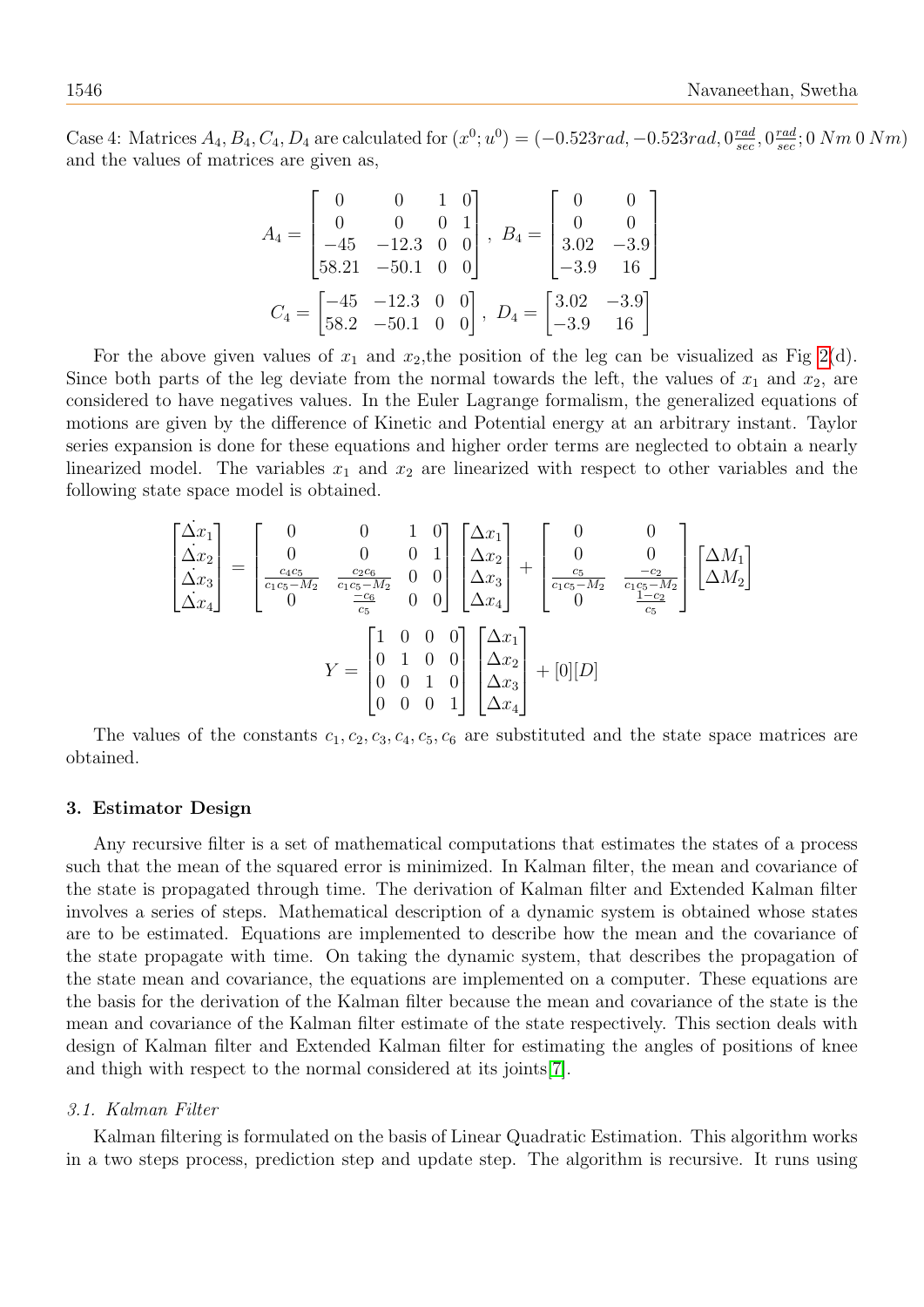the present input measurements and previously calculated states. No additional information about the past is required. A linear discrete time system given as

$$
x_k = F_{k-1}x_{k-1} + G_{k-1}u_{k-1} + w_{k-1}
$$
  
\n
$$
y_k = H_kx_k + v_k
$$
\n(3.1)

The noise process  $w_k$  and  $v_k$  are assumed to be white, uncorrelated, zero mean and have known covariance matrices  $Q_k$  and  $R_k$  respectively. The state  $x_k$  must be estimated based on the knowledge of the system and the availability of noisy measurements. The Kalman filter is initialized as,

$$
\hat{x}_0^+ = E(x_0) \n\hat{P}_0^+ = E[(x_0 - \hat{x}_0^+)(x_0 - \hat{x}_0^+)^T]
$$
\n(3.2)

where, the term  $\hat{P}_0^+$  denotes the covariance of the estimation error for the initial estimate. Thus,

 $\hat{P}_k^- = E[(x_k - \hat{x}_k^-)]$  $(\bar{x}_k) (x_k - \hat{x}_k^-)$  $(\bar{k}_k)^T$  and  $\hat{P}_k^+ = E[(x_k - \hat{x}_k^+)]$  $(\vec{k})^{\dagger}(x_k - \hat{x}_k^+)$  $\binom{+}{k}$ <sup>T</sup>]. The time update equation for  $\hat{x}$  is

$$
\hat{x}_k^- = F_{k-1}\hat{x}_{k-1}^+ + G_{k-1}u_{k-1} \tag{3.3}
$$

From the instant  $k-1$  to k, the state estimate propagates the same way that the mean of the state propagates. The measurement update equations for  $\hat{x}$  and P are

$$
K_k = P_k H_k^T R_k^{-1}
$$
  
\n
$$
P_k = (I - K_k H_k) P_k^{-1}
$$
\n(3.4)

where,  $x_k^{-1}$  $k^{-1}$  and  $P_{k-1}$  are the estimate and the covariance before the measurement  $y_k$  is processed, and  $\hat{x}$  and  $P_k$  are the estimate and the covariance after the measurement is processed.

### 3.2. Extended Kalman Filter

A Kalman filter that linearizes the system about the current mean and covariance is referred to as an Extended Kalman filter (EKF) i.e. it can be a linearized nonlinear function around the current estimate to compute the state estimate even in the face of nonlinear relationships [\[7\]](#page-11-8). A vital operation performed in the Kalman filter is the propagation of a Gaussian Random Variable (GRV) through the system dynamics. Whereas, in EKF,the state distribution is approximated by a GRV. This is then propagated analytically through the first-order linearization of the nonlinear system.

The Extended Kalman filter (EKF) is one of the nonlinear filter which has become a standard technique used in a number of nonlinear estimation and machine learning applications. These include estimating the state of a nonlinear dynamic system, estimating parameters for nonlinear system identification and dual estimation where both states and parameters are estimated simultaneously. EKF involves estimation of the state of a discrete-time nonlinear dynamic system,

<span id="page-6-0"></span>
$$
x_k = f(x_{k-1}, u_k, v_k)
$$
\n(3.5)

where,

 $x_{k-1}$  is the state estimate at time step  $k-1$ ,

 $u_k$  is the input vector,

 $v_k$  is the process noise which is assumed to be drawn from a zero mean multivariate normal distribution with covariance  $Q_k$ .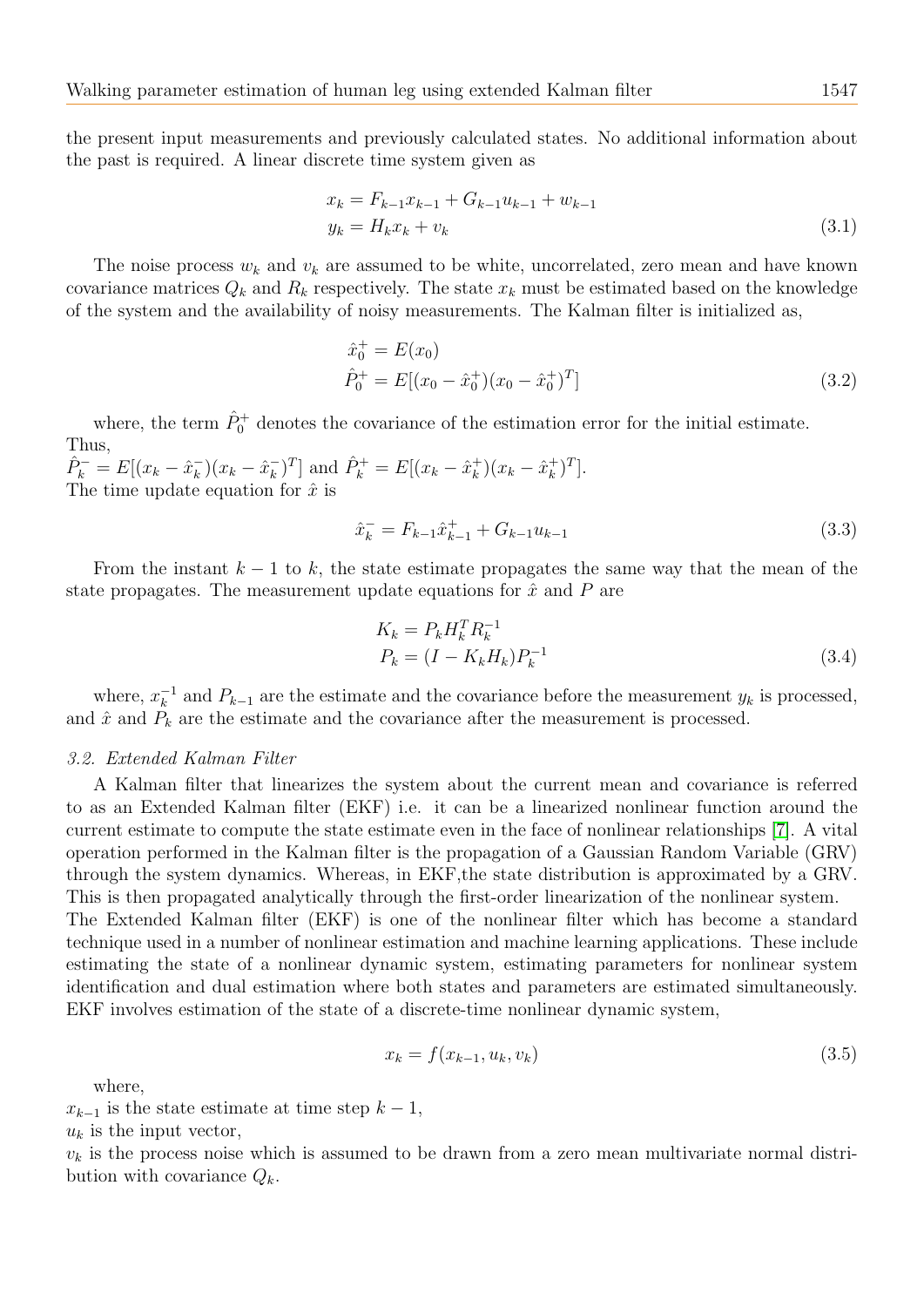The nonlinear function  $f(\cdot)$  in the equation [\(3.5\)](#page-6-0) relates the state at time step  $k-1$  to the state at k. At time k the measurement  $y_k$  of the true state  $x_k$  is made as

$$
y_k = h(x_k, n_k) \tag{3.6}
$$

The Extended Kalman filter also has two distinct phases: Predict and Update. In the predict phase, the state estimate from the previous time step is used to produce an estimate of the state at the current time step. Similarly, in the update phase, measurement information at the current time step is used to refine this prediction to arrive at a state estimate, again for the same current time step. Time Update Equations of Predicted state and covariance are given in equations [\(3.7\)](#page-7-1) and equation [\(3.8\)](#page-7-2).

<span id="page-7-1"></span>
$$
\hat{x}_{k|k-1} = f(\hat{x}_{k-1|k-1}, u_k, 0) \tag{3.7}
$$

<span id="page-7-2"></span>
$$
P_{k|k-1} = F_k P_{k-1|k-1} F_k^T + Q_k
$$
\n(3.8)

The Measurement Update Equations are Innovation or measurement residual:

$$
\tilde{z}_k = y_k - h(\hat{x}_{k|k-1}, 0) \tag{3.9}
$$

Kalman gain:

$$
K_k = P_{k|k-1} H_k^T R_k^{-1}
$$
\n(3.10)

Updated state estimate:

$$
\hat{x}_{k|k} = \hat{x}_{k|k-1} + K_k \check{z}_k \tag{3.11}
$$

#### <span id="page-7-0"></span>4. Results and Discussion

In this section, the simulation results of the angles of thigh and knee joint of human leg  $q_1, q_2$ and the rate of change of angles  $\dot{q}_1$  and  $\dot{q}_2$  are obtained using Kalman filter and Extended Kalman filter. Initially, the model of the human leg is linearized at different values of joint angles as switched linear systems [\[8\]](#page-11-9). Kalman filtering algorithm is used to estimate the values of these angles. On considering the non linearity of the human leg, an Extended Kalman Filtering algorithm is used for estimating the values of joint angles and rate of change of joint angles.

#### 4.1. Estimation of joint angles using Kalman Filter algorithm

The dynamics of the human leg which is described by the matrices [\[10,](#page-11-10) [11\]](#page-11-11)

$$
A_4 = \begin{bmatrix} 0 & 0 & 1 & 0 \\ 0 & 0 & 0 & 1 \\ -45 & -12.3 & 0 & 0 \\ 58.2 & -50.1 & 0 & 0 \end{bmatrix}, B_4 = \begin{bmatrix} 0 & 0 \\ 0 & 0 \\ 3.02 & -3.9 \\ -3.9 & 16 \end{bmatrix}
$$

$$
C_4 = \begin{bmatrix} -45 & -12.3 & 0 & 0 \\ 58.2 & -50.1 & 0 & 0 \end{bmatrix}, D_4 = \begin{bmatrix} 3.02 & -3.9 \\ -3.9 & 16 \end{bmatrix}
$$

The initial values of states and control input is given as,  $(x^0; u^0) = (-0.523rad, -0.523rad, 0 \frac{rad}{sec})$  $\frac{rad}{sec}, 0 \frac{rad}{sec}$  $\frac{rad}{sec}$ ; 0  $Nm$  0  $Nm)$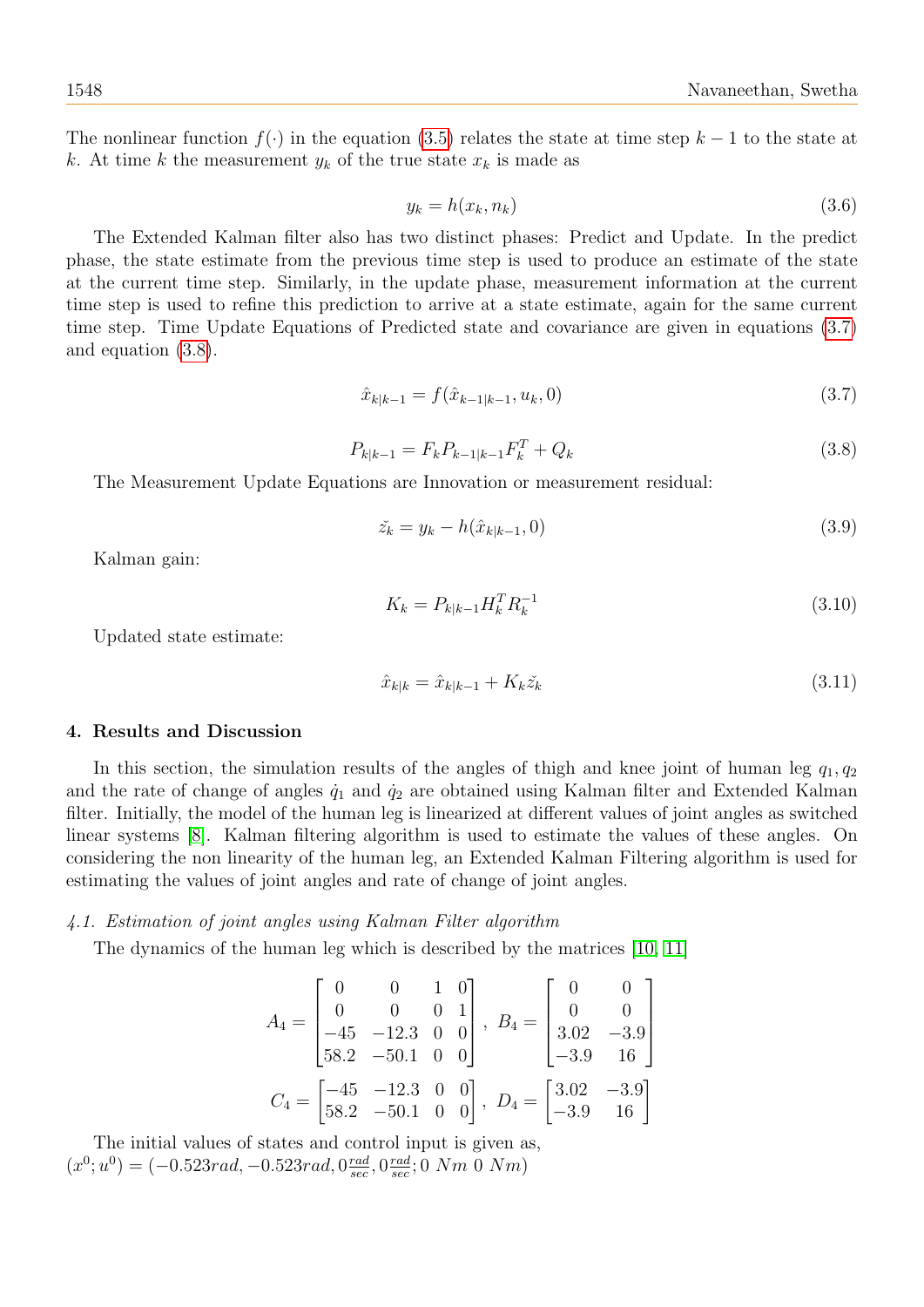

<span id="page-8-0"></span>Figure 3: True and estimated values of the angle  $q_1$ 



<span id="page-8-1"></span>Figure 4: True and estimated values of the angle  $q_2$ 

Fig [3](#page-8-0) shows the true and estimated values of the angle  $q_1$ . An initial value of 3 rad is considered. The simulation is carried out for 10 seconds. Here, each second corresponds to an iteration in Kalman filtering algorithm. It can be observed that there is an error of about 10 rad between the true and the estimated values. Fig [4](#page-8-1) shows the true and estimated values of the angle  $q_2$ . The angle  $q_2$  is initially assumed to be 3.5 rad. The Kalman filter estimate of the angle  $q_2$  has large divergence from the true value. The estimation is carried for 10 s and the results are observed. The true and estimated values of the angular velocity  $\dot{q}_1$  are given in fig [5.](#page-8-2) The initial value is considered as 1 rad/sec. The estimated value has a deviation of about 5 rad/sec from the true value. The true and estimated values of the angular velocity  $\dot{q}_2$  are given in fig [6.](#page-9-0) For an initial value of 0 rad/sec, an estimated value with a deviation of about 10 rad/sec is obtained.

All four state variables,  $q_1, q_2, \dot{q}_1, \dot{q}_2$  are estimated using Kalman filter by assuming specific initial values. It can be observed that there is a deviation of estimated values from the true values. The dynamical system is linearized before subjecting to estimation. Since nonlinear dynamics of the human leg is not considered, the deviation of the estimated values is large and unreliable [\[12\]](#page-11-12). Thus, there is a necessity to implement a nonlinear filtering algorithm. Implementing Extended Kalman



<span id="page-8-2"></span>Figure 5: True and estimated values of  $\dot{q}_1$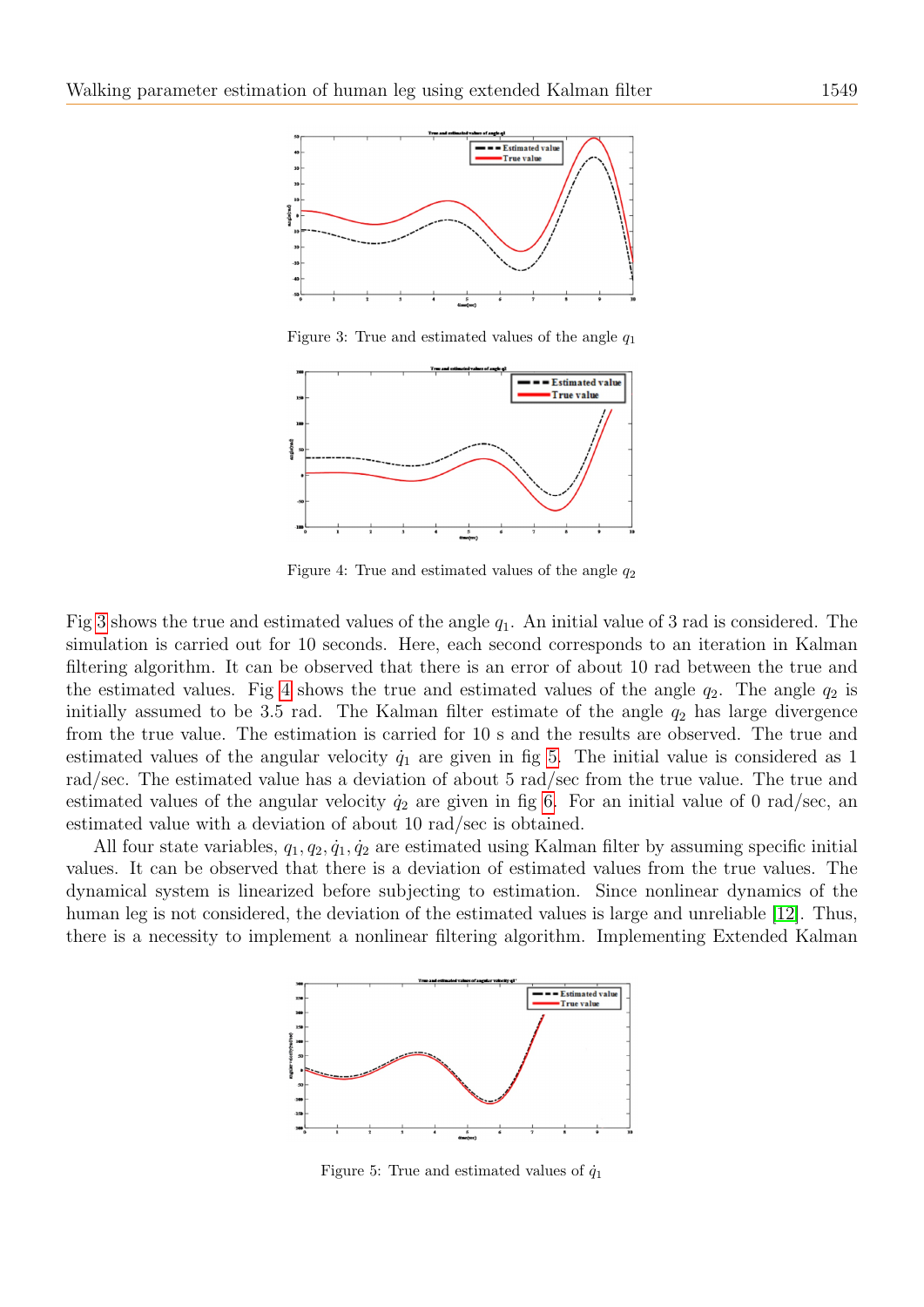

<span id="page-9-0"></span>Figure 6: True and estimated values of  $\dot{q}_2$ 



<span id="page-9-1"></span>Figure 7: True and estimated values of the angle  $q_1$ 

filter can yield better estimates when compared to the estimates of Kalman filter [\[13\]](#page-11-13).

## 4.2. Estimation of joint angles using Extended Kalman Filter algorithm

The non linear dynamics of the human leg is considered. The angles  $q_1, q_2$ , and the rate of change of angles  $\dot{q}_1, \dot{q}_2$ , are estimated using Extended Kalman filter. The extended Kalman filter is implemented to a non linear model of human leg described in equation [\(3.7\)](#page-7-1) and [\(3.8\)](#page-7-2) and the responses are obtained for all four state variables. Fig. [7](#page-9-1) shows the true and estimated values of the angle  $q_1$ . It can be observed that the deviation of the estimated value from the true value is very small. Up to 2 seconds, the estimated value exhibits deviation from the true value. However, with time, the estimated state tends to hold the value as the true value. Fig. [8](#page-10-0) shows the true and estimated values of the angle  $q_2$  It can be observed that estimated value of the state diverges from the true up to 2 seconds. As the iteration continues, the Extended Kalman filter is able to produce estimates closer to the true values. From Fig. [9,](#page-10-1) it can be observed that there is a small difference between the true value and the estimated value up to 2 seconds. However, reliable estimates are produced as time progresses. The true and estimated values of the angular velocity  $\dot{q}_2$  is given in Fig. [10.](#page-10-2) It can be observed that there exists a noticeable difference between the true and the estimated values up to 3 seconds and after that the error is negligible between the true and the estimated values.

On comparing the responses of Kalman filter and the Extended Kalman filter, it can be inferred that, the Extended Kalman filter yields reliable estimates when compared to Kalman filter. This is because, the nonlinearity which is incorporated in the system is neglected in Kalman filter, whereas, in Extended Kalman filter, the estimates are obtained by considering the nonlinear dynamics of the system [\[14\]](#page-11-14).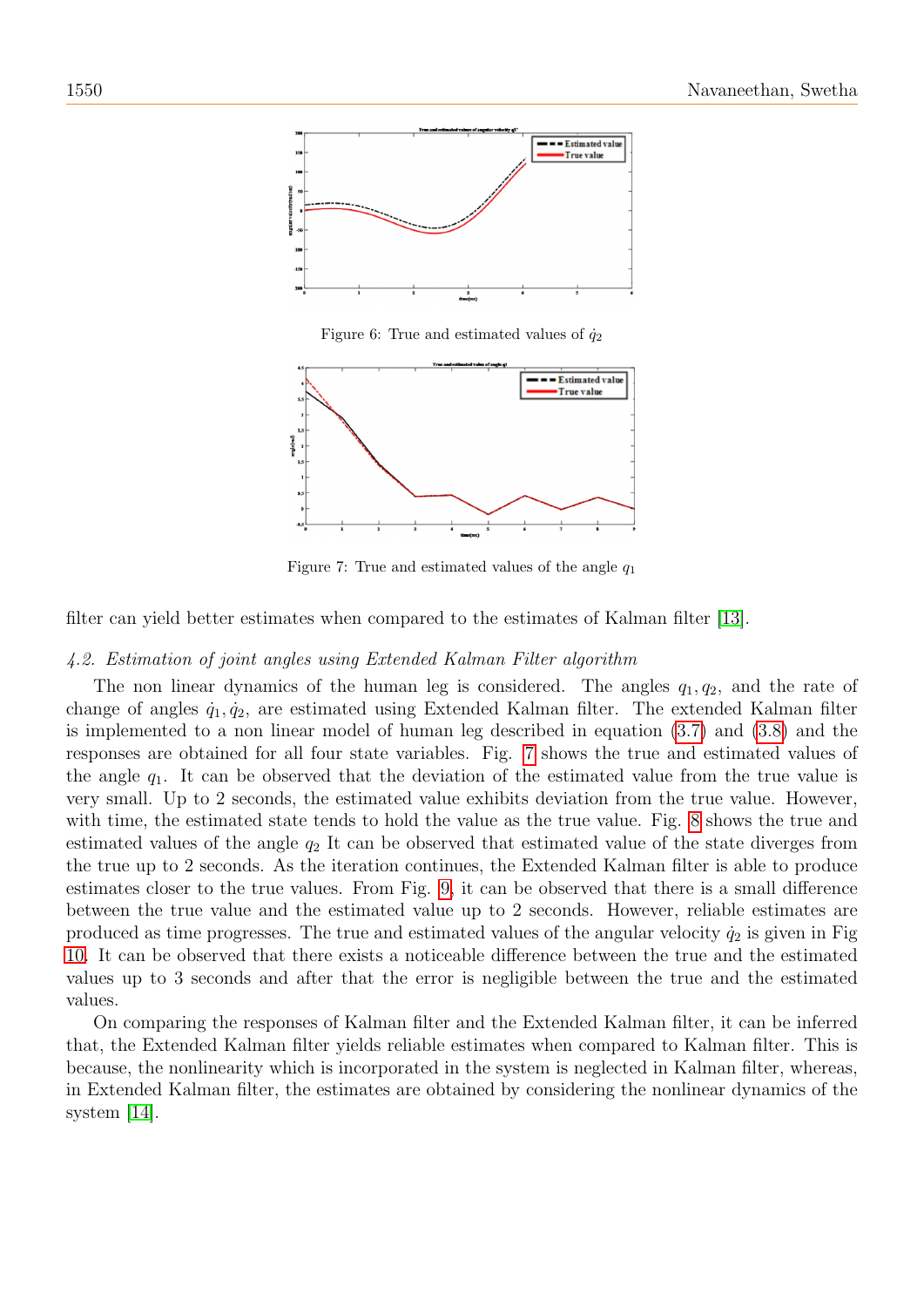

<span id="page-10-0"></span>Figure 8: True and estimated values of the angle  $q_2$ 



<span id="page-10-1"></span>Figure 9: True and estimated values of  $\dot{q}_1$ 



<span id="page-10-2"></span>Figure 10: True and estimated values of  $\dot{q}_2$